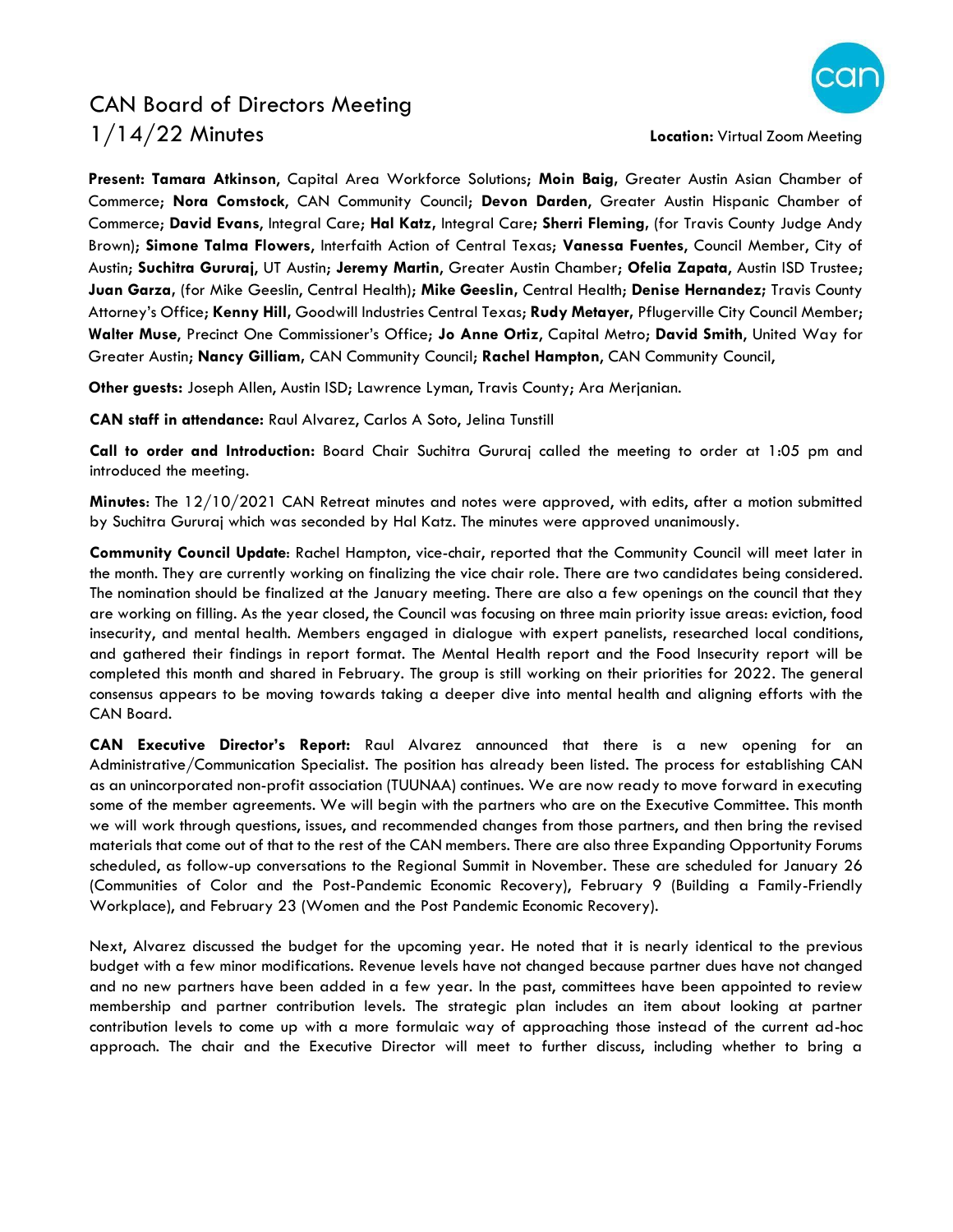recommendation to the Executive Committee to form a committee. A motion to accept the recommended budget was submitted by Sherri Fleming. The motion was seconded by Simone Talma Flowers. The motion was approved unanimously.

**Overview of Dec. 2021 Retreat and Status of 2022 CAN Workplan & Priorities:** At the retreat two main priorities were identified for CAN were: "ensuring an equitable economic recovery" and "addressing community mental health and wellness." Regarding the retreat, some of the topics that stood out in response to the prompt related to what should CAN be working on were: CAN could help to engage difficult to reach populations; adopt a more regional focus by engaging with more Hays and Williamson County members; cross-partner engagement on priority issues; and connecting with local and regional community leaders. There were also comments on improving and building resilience to our emergency response, especially as it relates to future pandemics and severe weather events. Some participants were interested in knowing about success stories, case studies, and other information about initiatives or programs in other cities or communities in Texas or the region. These examples could be highlighted to get a better idea of what works.

**CAN Partner Discussion:** Partners were prompted to discuss priorities within the issue areas of "mental health & wellness" and "ensuring an equitable economic recovery" to determine specific ways that CAN may have an impact. Partners discussed the work they are engaged in or planning to engage in related to the two issue areas, and what help they may need to address them.

Cost of living is a challenge for community members, so improvement of wages is paramount. Returning to work will also look different, as a return to work, as it was before the pandemic, is just not feasible. The Austin Chamber plans for 2022 include developing the next 5-year strategy of their Opportunity Austin plan. This initiative, launched in 2004, has served as the community and economic development strategy that the Chamber implements. The focus is on helping existing businesses stay and grow, invest in education, workforce development, talent development, and to ensure we have the infrastructure and regulation in place to be business friendly today and prepare us with a resilient economy for the future. In terms of mental health, the Chamber is working to recognize organizations that promote a good, supportive workplace and to ensure that organizations have access to the necessary resources.

The new President at UT is working on a strategic plan, which will include a diversity and inclusion community engagement action plan. This will be an opportunity to think about workforce development along the K-12 pipeline. Another commitment from UT is to partner more intentionally with their higher education partners across the city. At the Austin Economic Development Corporation, UT and Workforce Solutions are calling attention to student housing affordability and improved opportunities for recent graduates in the region. In terms of mental health, children and students are struggling, contributing to an overwhelmed feeling and staffing challenges at UT.

At the Greater Austin Asian Chamber of Commerce, a focus last year was the backlash against Asians resulting from the pandemic. Mental health continues to be a pressing concern but addressing it can be complicated by cultural barriers. It would be great to organize some sort of workshop or seminar to engage and share resources.

The Community Council will continue focusing on mental health, recognizing that it's a critical component of the economic recovery and working on mental health helps the recovery. Initiatives helping to reduce the stigma of mental health could use our support.

Travis County will embark on a strategic planning process over the next year to look at what our direction should be. They are also looking at operationalizing an increase in remote work among County employees who can do so. Starting in February they will have a diversity and inclusion officer that will work in Economic Development and Strategic Investments (EDSI), within the Planning and Budget office. They will also design a community engagement process to hear from the community about how to target remaining ARPA funds that the county has not invested as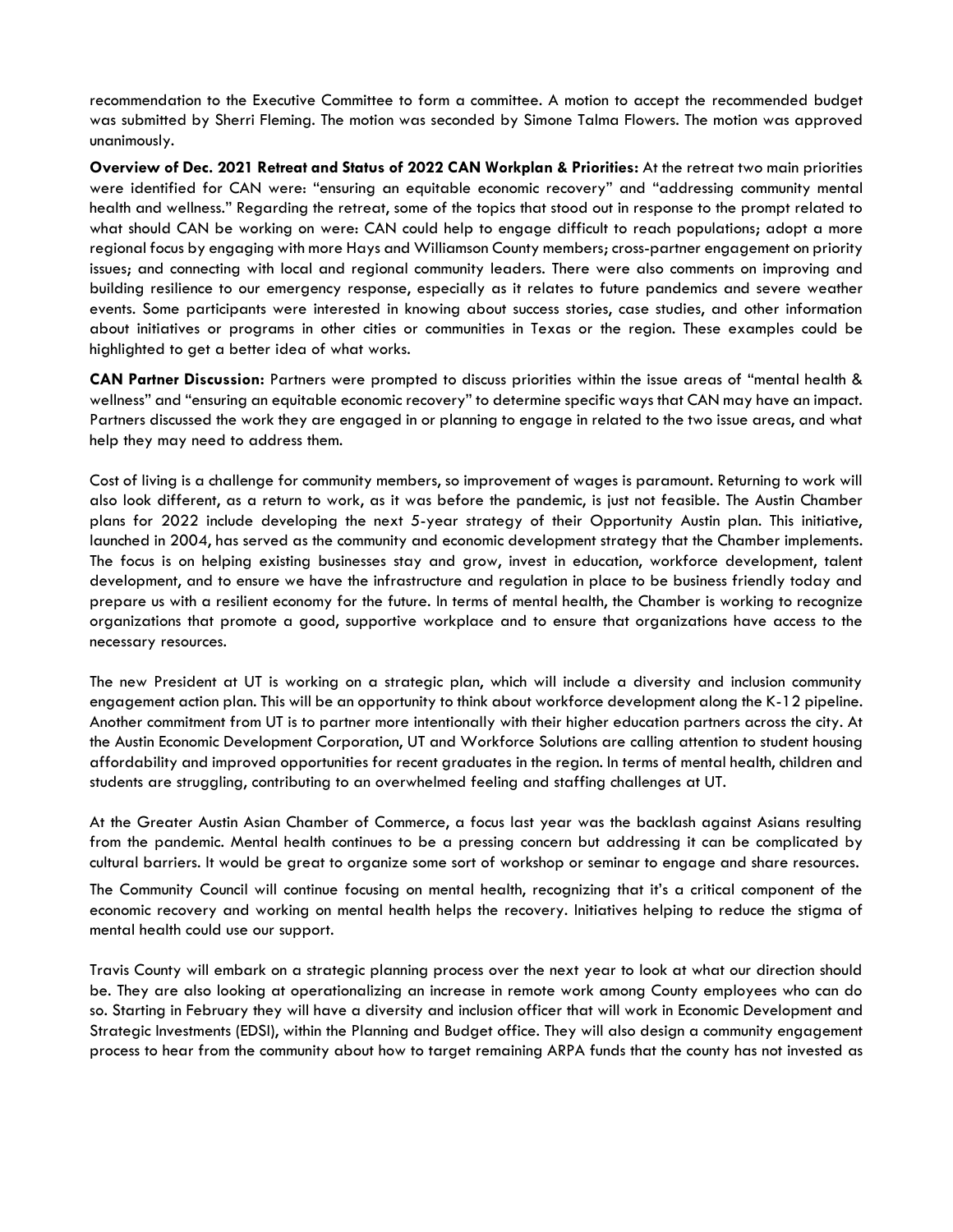of yet. EDSI is also pulling together an investment process similar to the work they did in 2020 with small businesses. The county is also recognizing that some of the mental health concerns experienced by the community throughout the pandemic will likely be surfacing. So there will be a focus on supporting capacity with regard to mental health. There have also been \$1M budgeted for an investment in grassroots community-based mental health services. The County has also set as a goal to invest resources assigned by the Federal Government to their department that they hope will support ongoing services. Rental assistance and eviction support continue and will continue to be essential. Travis County HHS also continues to advocate for additional investment in social services as costs continue to rise in the pandemic economy.

The City of Austin invested \$100 million in efforts related to homelessness. Mental health will be an important component in addressing homelessness. CAN's convening power will be essential for engaging the community around the city and county initiatives. Mental health will also be a specific District 2 priority. The City rental assistance fund has also been depleted, and they are looking for additional revenue sources. These include potential Federal dollars from ARPA, the Federal infrastructure package, or Build Back Better. The City is also open to feedback on what else they could be doing and suggestions about where it would make sense for them to pay more attention.

For Integral Care, an important part of the "equitable economic recovery" should be opportunity, because a returning to what existed before the pandemic is not much of a recovery for the communities that were already struggling. To that end, Integral Care will focus on a livable wage for their employees to ensure they can live and work in the community. They are also continuing to work closely with a racial equity task force to help remove organizational inequities. Integral Care is also in the final stages of hiring a Diversity Equity and Inclusion (DEI) officer and reviewing their hiring and contracting procedures. The goal with regard to re-examining contracting procedures is to ensure that they work with contractors who also have DEI policies and procedures. To support their work, they will endeavor to share their findings, initiatives, and strategies. They also want to be visible and helpful in delivering a unified message around the economic recovery and removing the stigma around mental health, mental illness, substance use disorder, and homelessness. Something that would amplify our individual partner work is some form of big, unified, collaborative, consistent message that can be shared with the community. Integral Care is also working on the local implementation of a new 9-8-8 national hotline for mental health help and service. They are also collaborating with the City and County to collaboratively address homelessness.

Austin ISD has worked on an effort to get staff to complete Mental Health First Aid (which should be adopted district-wide). Families are under high levels of pressure due to the pandemic and students and families are struggling with mental health. Cultural barriers complicate the issue. An unfinished effort is a collaboration with NAMI involving mental health mentorship within schools. The 2021 Winter Storm put education on the back burner, complicating families' ability to recover economically. Consistent messaging centering education is key. Some initiatives being implemented across the district include continuing to ensure covid protocols are in place to keep students and staff safe. This includes sustaining 11 testing sites, and a new community testing site at the Burger Athletics Center open from 8 am to 6 pm Monday through Saturday. The district also established a new department of "social emotional wellness and systems of support," which will house the "social emotional learning and cultural inclusiveness office," "the counseling and crisis and mental health department," and the multi-tiered "systems of support office." District-wide, they have begun implementing their Centering Equity and Cultural Proficiency and Inclusiveness professional learning series so every employee across the district can access additional professional learning. There is also increased focus on mental health, especially as it relates to crisis response and crisis intervention. The response plan also includes special attention to racist and discriminatory incidents. Another initiative focuses on collaborating with community members to eliminate racial disparity in the teaching discipline by